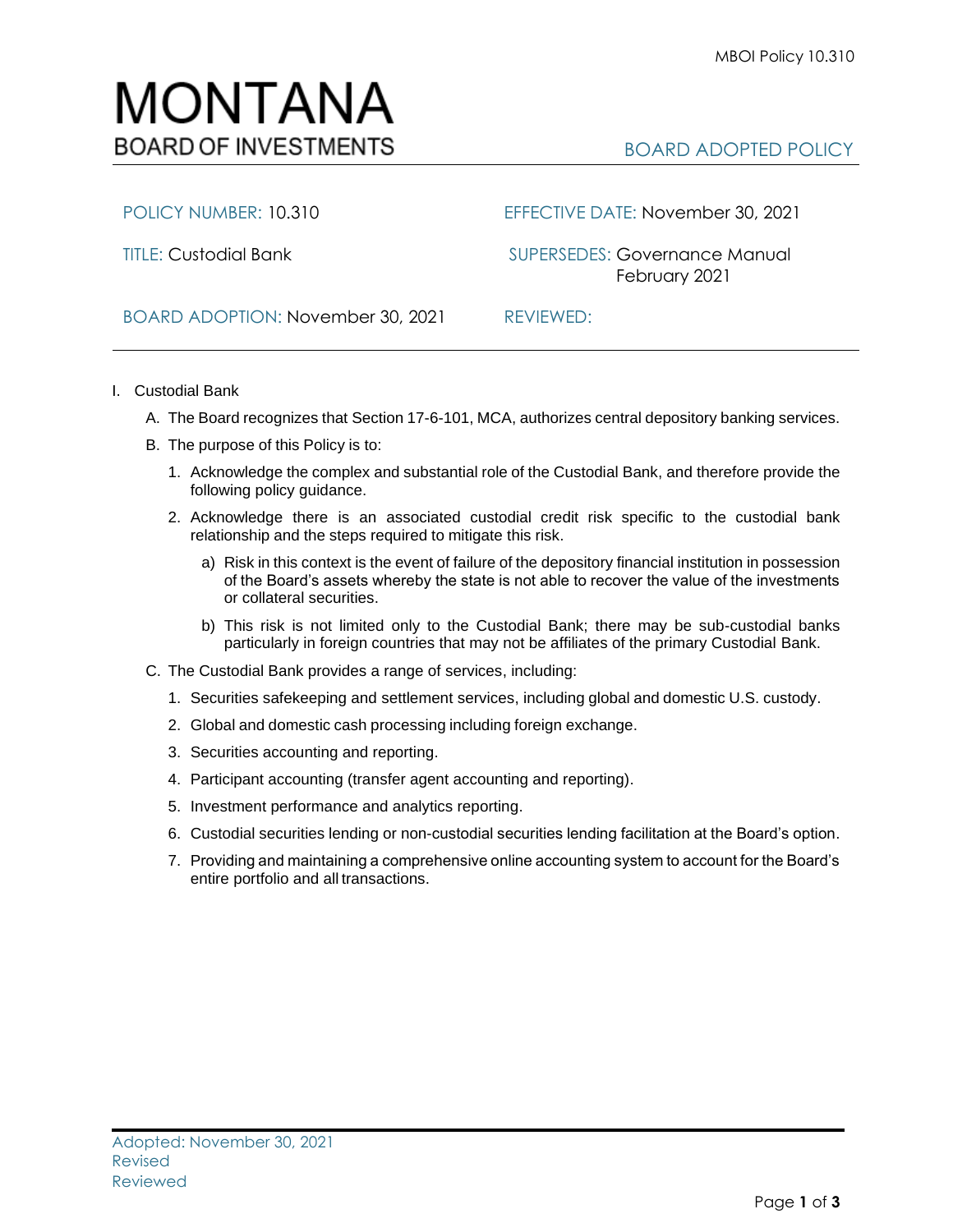- D. Given the complex role, responsibility, and trust associated with the Board's Custodial Bank, the selection is prescribed as follows:
	- 1. The Board acknowledges the selection process is governed by the State's procurement process through a formal request for proposal (RFP).
	- 2. The Board specifies the following *minimum* qualifications for respondents to the RFP:
		- a) Offeror must have been providing domestic and global master custody services for at least ten (10) years.
		- b) Offeror must have under custody at least \$1 trillion in assets at fair value, \$500 billion of which must include international foreign currency assets.
		- c) Offeror must have been providing domestic and global master custody services for at least ten (10) public or corporate pension funds, each with assets of at least \$10 billion, at fair value for a minimum of five (5) years.
		- d) Offeror must have provided securities lending services for public pension and non-pension funds for a minimum of ten (10) years, and the fair value of securities on loan must have averaged \$40 billion daily during the twelve (12) preceding months.
		- e) Offeror must be able to perform all procedures necessary to convert from the current Custodial Bank's system to the new Custodial Bank's system of record. Offeror must have completed transitions of at least five (5) public funds with diversified assets totaling at least \$25 billion at fair value.
		- f) Offeror must be able to provide participant (transfer agent) accounting (mutual fund type accounting) and be able to demonstrate to the Board's satisfaction its ability to provide such accounting.
		- g) Offeror must be able to provide on-line comprehensive securities accounting and be able to demonstrate to the Board's satisfaction its ability to provide such accounting.
		- h) Offeror must allow Board staff to customize reports and provide an electronic interface for such reports.
		- i) Offeror must be able to provide a direct interface between its securities accounting system and the Board's Financial Asset and Investment Management System (the Board's trade order management system).
		- j) Offeror must be able to provide assurance through a third party, in writing, that its internal control reviews are conducted in compliance with the Statement of Standards for Attestation Engagements Number 16 (SOC, Report on Controls at a Service Organization).
		- k) Offeror must have in place an internal audit staff who consistently evaluates all internal control systems and risks associated with master trust/custody services.
	- 3. In addition to the above minimum qualifications, the Offeror must be able to demonstrate to the Board's satisfaction:
		- a) Organizational resources, technology and staffing securities safekeeping, and core servicing securities.
		- b) Settlement, accounting and reporting cash, and exposure management.
		- c) Foreign exchange securities lending.
		- d) Comprehensive accounting system including transfer agency performance measurement and portfolio risk analysis transition and conversion.
- E. The Board acknowledges that the Custodial Bank will generally have investment and deposit options available to the Board. To mitigate risk: